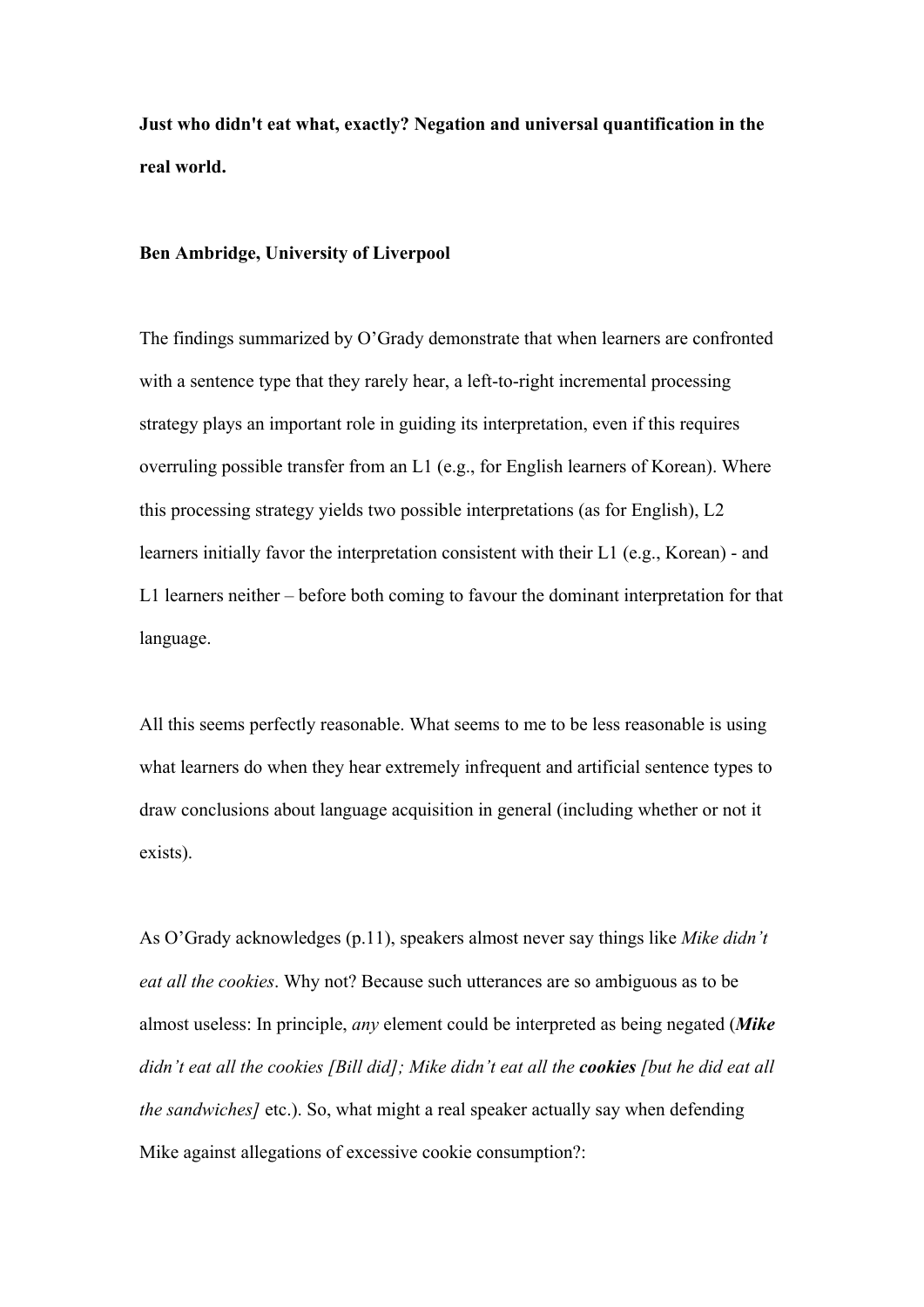- (1) He didn't have *any* (see O'Grady, footnote 8; Musolino & Lidz, 2006: 834).
- (2) He (only) had a *couple*.
- (3) He doesn't even *like* cookies.
- (4) Don't look at *him*!

Each of these constructions expresses a particular meaning with regard to whether Mike ate some/all/none of the cookies, even though (2) includes no negation, (3) no quantifiers and (4) neither. Thus linguistic development here cannot consist of the processor becoming more proficient at interpreting particular sequences of negation markers and quantifiers. When it comes to acquiring the pairing between a particular construction (e.g., *Don't look at X*) and a particular meaning ('X did not do the thing that you appear to suspect him of doing), there is no substitute for learning (i.e., for "language acquisition"). Indeed, as O'Grady acknowledges (footnote 8), the very reason that *Mike didn't eat all the cookies* has the preferred interpretation that it does is that speakers have learned more common constructions that better express the alternative hypothetically-possible meanings.

To sum up, that learners use a left-to-right processing strategy when interpreting an infrequent and unfamiliar construction is an interesting, but ultimately peripheral, phenomenon. The core process of language acquisition is learning which constructions real speakers most commonly use to express particular intended meanings.

Musolino, Julien & Jeffrey Lidz. 2006. Why children aren't universally successful